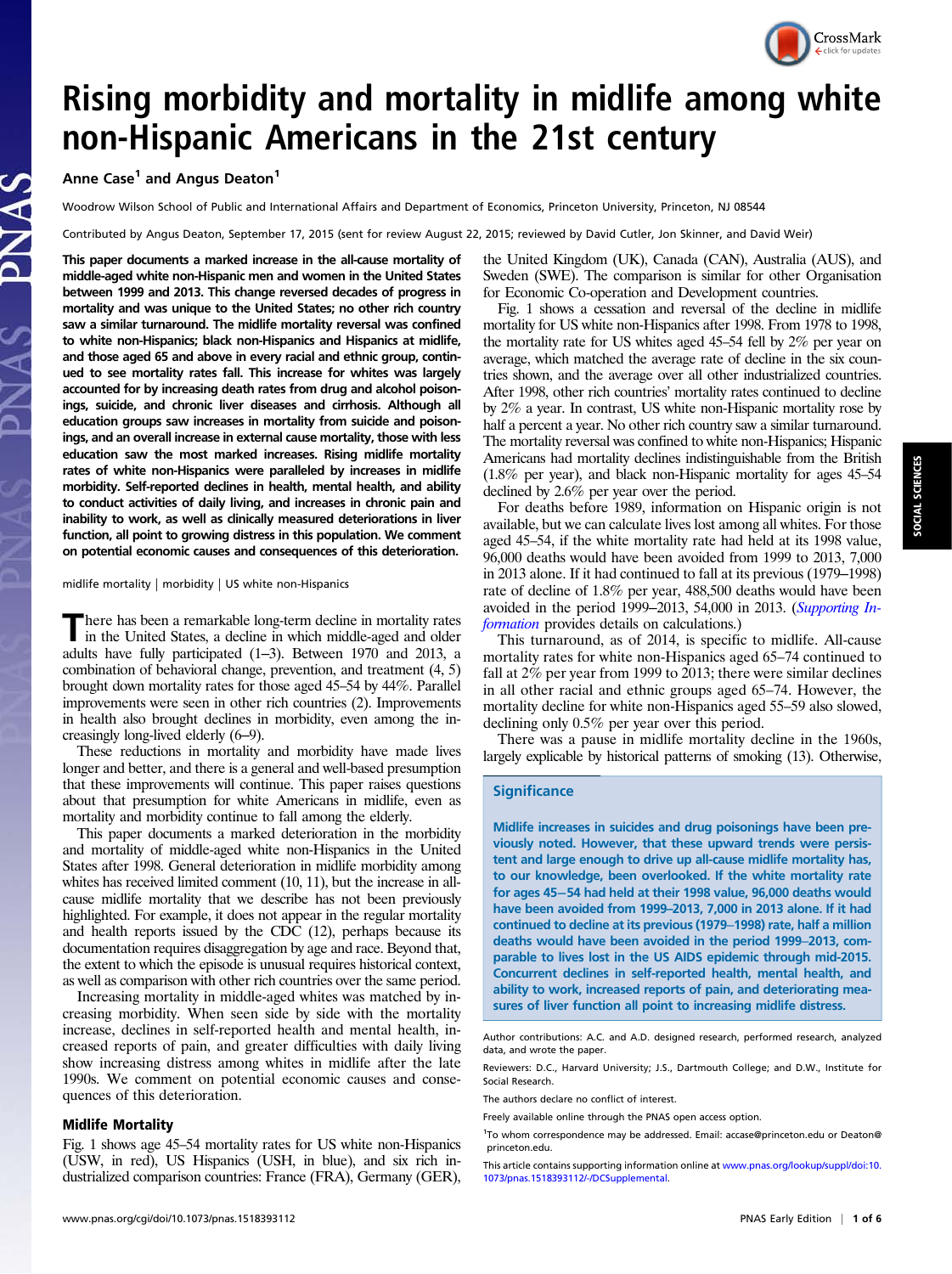

Fig. 1. All-cause mortality, ages 45–54 for US White non-Hispanics (USW), US Hispanics (USH), and six comparison countries: France (FRA), Germany (GER), the United Kingdom (UK), Canada (CAN), Australia (AUS), and Sweden (SWE).

the post-1999 episode in midlife mortality in the United States is both historically and geographically unique, at least since 1950. The turnaround is not a simple cohort effect; Americans born between 1945 and 1965 did not have particularly high mortality rates before midlife.

Fig. 2 presents the three causes of death that account for the mortality reversal among white non-Hispanics, namely suicide, drug and alcohol poisoning (accidental and intent undetermined), and chronic liver diseases and cirrhosis. All three increased year-on-year after 1998. Midlife increases in suicides and drug poisonings have been previously noted (14–16). However, that these upward trends were persistent and large enough to drive up all-cause midlife mortality has, to our knowledge, been overlooked. For context, Fig. 2 also presents mortality from lung cancer and diabetes. The obesity epidemic has (rightly) made diabetes a major concern for midlife Americans; yet, in recent history, death from diabetes has not been an increasing threat. Poisonings overtook lung cancer as a cause of death in 2011 in this age group; suicide appears poised to do so.

Table 1 shows changes in mortality rates from 1999 to 2013 for white non-Hispanic men and women ages 45–54 and, for comparison, changes for black non-Hispanics and for Hispanics. The table also presents changes in mortality rates for white non-Hispanics by three broad education groups: those with a high school degree or less (37% of this subpopulation over this period), those with some college, but no bachelor's (BA) degree (31%), and those with a BA or more (32%). The fraction of 45- to 54-y-olds in the three education groups was stable over this period. Each cell shows the change in the mortality rate from 1999 to 2013, as well as its level (deaths per 100,000) in 2013.

Over the 15-y period, midlife all-cause mortality fell by more than 200 per 100,000 for black non-Hispanics, and by more than 60 per 100,000 for Hispanics. By contrast, white non-Hispanic mortality rose by 34 per 100,000. The ratio of black non-Hispanic to white non-Hispanic mortality rates for ages 45–54 fell from 2.09 in 1999 to 1.40 in 2013. CDC reports have highlighted the narrowing of the black−white gap in life expectancy (12). However, for ages 45–54, the narrowing of the mortality rate ratio in this period was largely driven by increased white mortality; if white non-Hispanic mortality had continued to decline at 1.8% per year, the ratio in 2013 would have been 1.97. The role played by changing white mortality rates in the narrowing of the black−white life expectancy gap (2003−2008) has been previously noted (17). It is far from clear that progress in black longevity should be benchmarked against US whites.

The change in all-cause mortality for white non-Hispanics 45–54 is largely accounted for by an increasing death rate from external causes, mostly increases in drug and alcohol poisonings and in suicide. (Patterns are similar for men and women when analyzed separately.) In contrast to earlier years, drug overdoses were not concentrated among minorities. In 1999, poisoning mortality for ages 45–54 was 10.2 per 100,000 higher for black non-Hispanics than white non-Hispanics; by 2013, poisoning mortality was 8.4 per 100,000 higher for whites. Death from cirrhosis and chronic liver diseases fell for blacks and rose for whites. After 2006, death rates from alcohol- and drug-induced causes for white non-Hispanics exceeded those for black non-Hispanics; in 2013, rates for white non-Hispanic exceeded those for black non-Hispanics by 19 per 100,000.

The three numbered rows of Table 1 show that the turnaround in mortality for white non-Hispanics was driven primarily by increasing death rates for those with a high school degree or less. All-cause mortality for this group increased by 134 per 100,000 between 1999 and 2013. Those with college education less than a BA saw little change in all-cause mortality over this period; those with a BA or more education saw death rates fall by 57 per 100,000. Although all three educational groups saw increases in mortality from suicide and poisonings, and an overall increase in external cause mortality, increases were largest for those with the least education. The mortality rate from poisonings rose more than fourfold for this group, from 13.7 to 58.0, and mortality from chronic liver diseases and cirrhosis rose by 50%. The final two rows of the table show increasing educational gradients from 1999 and 2013; the ratio of midlife all-cause mortality of the lowest to the highest educational group rose from 2.6 in 1999 to 4.1 in 2013.



Fig. 2. Mortality by cause, white non-Hispanics ages 45–54.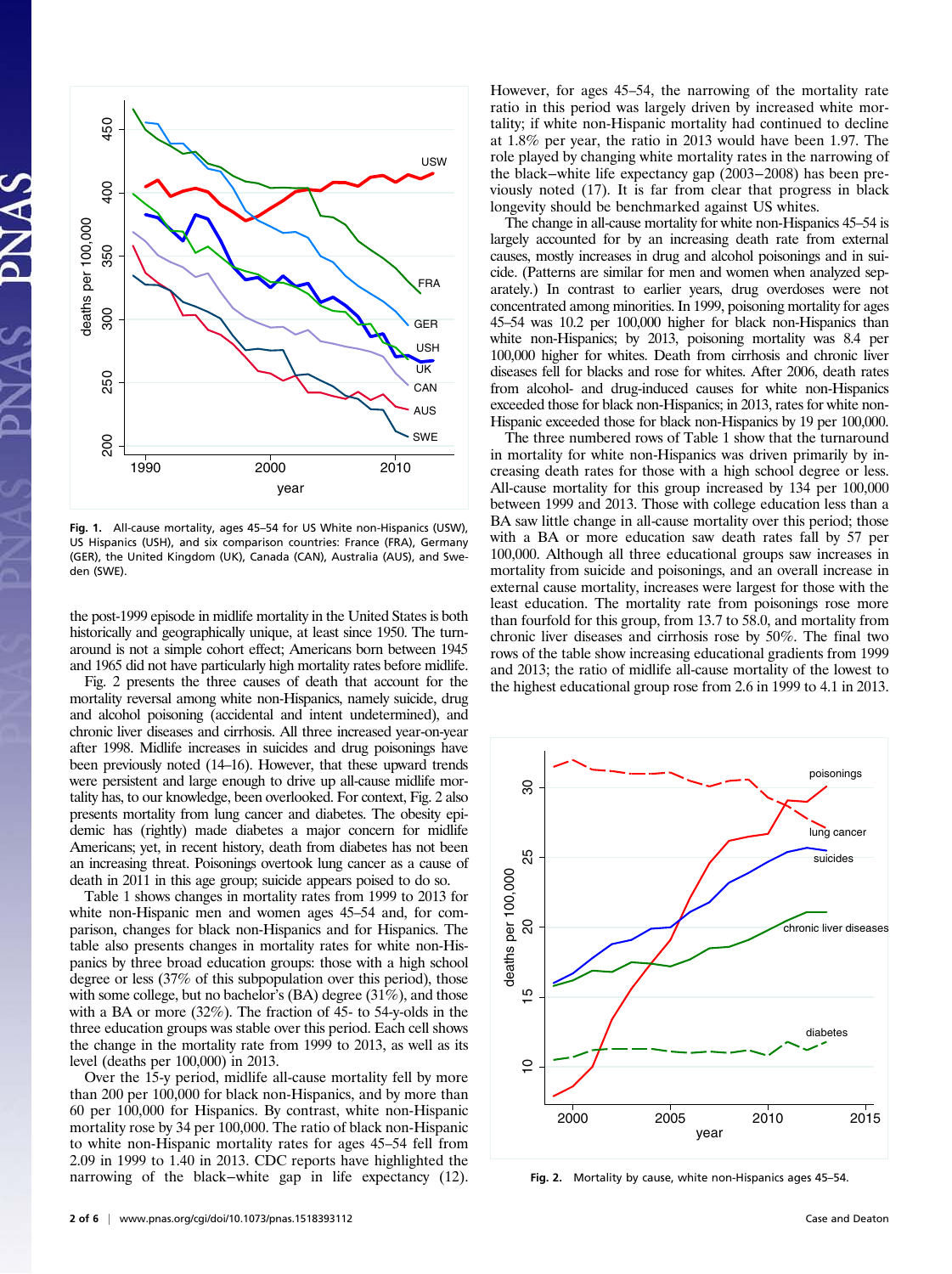#### Table 1. Changes in mortality rates 2013–1999, ages 45–54 (2013 mortality rates)

|                                               | All-cause<br>mortality | All external<br>causes | Poisonings  | Intentional<br>self-harm | Transport<br>accidents | Chronic<br>liver<br>cirrhosis |
|-----------------------------------------------|------------------------|------------------------|-------------|--------------------------|------------------------|-------------------------------|
| White non-Hispanics<br>(WNH)                  | 33.9 (415.4)           | 32.8 (84.4)            | 22.2(30.1)  | 9.5(25.5)                | $-0.9(13.9)$           | 5.3(21.1)                     |
| <b>Black non-Hispanics</b>                    | $-214.8(581.9)$        | $-6.0(68.0)$           | 3.7(21.8)   | 0.9(6.6)                 | $-4.3(14.6)$           | $-9.5(13.5)$                  |
| <b>Hispanics</b>                              | $-63.6(269.6)$         | $-2.9(43.6)$           | 4.3 (14.4)  | 0.2(7.3)                 | $-4.9(10.0)$           | $-3.5(23.1)$                  |
| WNH by education class                        |                        |                        |             |                          |                        |                               |
| 1. Less than high school<br>or HS degree only | 134.4 (735.8)          | 68.7 (147.7)           | 44.3 (58.0) | 17.0 (38.8)              | 1.77(24.2)             | 12.2 (38.9)                   |
| 2. Some college, no BA                        | $-3.33(287.8)$         | 18.9 (59.9)            | 14.6 (20.6) | 6.03(19.6)               | $-1.90(9.96)$          | 3.03(14.9)                    |
| 3. BA degree or more                          | $-57.0(178.1)$         | 3.57(36.8)             | 4.64(8.08)  | 3.32(16.2)               | $-3.63(5.98)$          | $-0.77(6.98)$                 |
| Ratios of rates groups 1-3                    |                        |                        |             |                          |                        |                               |
| 1999                                          | 2.6                    | 2.4                    | 4.0         | 1.7                      | 2.3                    | 3.4                           |
| 2013                                          | 4.1                    | 4.0                    | 7.2         | 2.4                      | 4.0                    | 5.6                           |

Fig. 3 shows the temporal and spatial joint evolution of suicide and poisoning mortality for white non-Hispanics aged 45–54, for every-other year from 1999 to 2013, for each of the four census regions of the United States. Death rates from these causes increased in parallel in all four regions between 1999 and 2013. Suicide rates were higher in the South (marked in black) and the West (green) than in the Midwest (red) or Northeast (blue) at the beginning of this period, but in each region, an increase in suicide mortality of 1 per 100,000 was matched by a 2 per 100,000 increase in poisoning mortality.

The focus of this paper is on changes in mortality and morbidity for those aged 45–54. However, as Fig. 4 makes clear, all 5-y age groups between 30–34 and 60–64 have witnessed marked and similar increases in mortality from the sum of drug and alcohol poisoning, suicide, and chronic liver disease and cirrhosis over the period 1999–2013; the midlife group is different only in that the sum of these deaths is large enough that the common growth rate changes the direction of all-cause mortality.

#### Midlife Morbidity

Increases in midlife mortality are paralleled by increases in selfreported midlife morbidity. Table 2 presents measures of selfassessed health status, pain, psychological distress, difficulties with activities of daily living (ADLs), and alcohol use. Each row presents the average fraction of white non-Hispanics ages 45–54 who reported a given health condition in surveys over 2011–2013, followed by the change in the fraction reporting that condition between survey years 1997−1999 and 2011−2013, together with the 95% confidence interval (CI) on the size of that change.

The first two rows of Table 2 present the fraction of respondents who reported excellent or very good health and fair or poor health. There was a large and statistically significant decline in the fraction reporting excellent or very good health (6.7%), and a corresponding increase in the fraction reporting fair or poor health (4.3%). This deterioration in self-assessed health is observed in each US state analyzed separately (results omitted for reasons of space). On average, respondents in the later period reported an additional full day in the past 30 when physical health was "not good."

The increase in reports of poor health among those in midlife was matched by increased reports of pain. Rows 4–7 of Table 2 present the fraction reporting neck pain, facial pain, chronic joint pain, and sciatica. One in three white non-Hispanics aged 45–54 reported chronic joint pain in the 2011–2013 period; one in five reported neck pain; and one in seven reported sciatica. Reports of all four types of pain increased significantly between 1997−1999 and 2011−2013: An additional 2.6% of respondents reported sciatica or chronic joint **SOCIAL SCIENCES** SOCIAL SCIENCES

pain, an additional 2.3% reported neck pain, and an additional 1.3% reported facial pain.

The fraction of respondents in serious psychological distress also increased significantly. Results from the Kessler six (K6) questionnaire show that the fraction of people who were scored in the range of serious mental illness rose from 3.9% to 4.8% over this period. Compared with 1997–99, respondents in 2011–2013 reported an additional day in the past month when their mental health was not good.

Table 2 also reports the fraction of people who respond that they have more than "a little difficulty" with ADLs. Over this period, there was significant midlife deterioration, on the order of 2–3 percentage points, in walking a quarter mile, climbing 10 steps, standing or sitting for 2 h, shopping, and socializing with friends. The fraction of respondents reporting difficulty in socializing, a risk factor for suicide (18, 19), increased by 2.4 percentage points.



Fig. 3. Census region-level suicide and poisoning mortality rates 1999–2013. Census regions are Northeast (blue), Midwest (red), South (black), and West (green).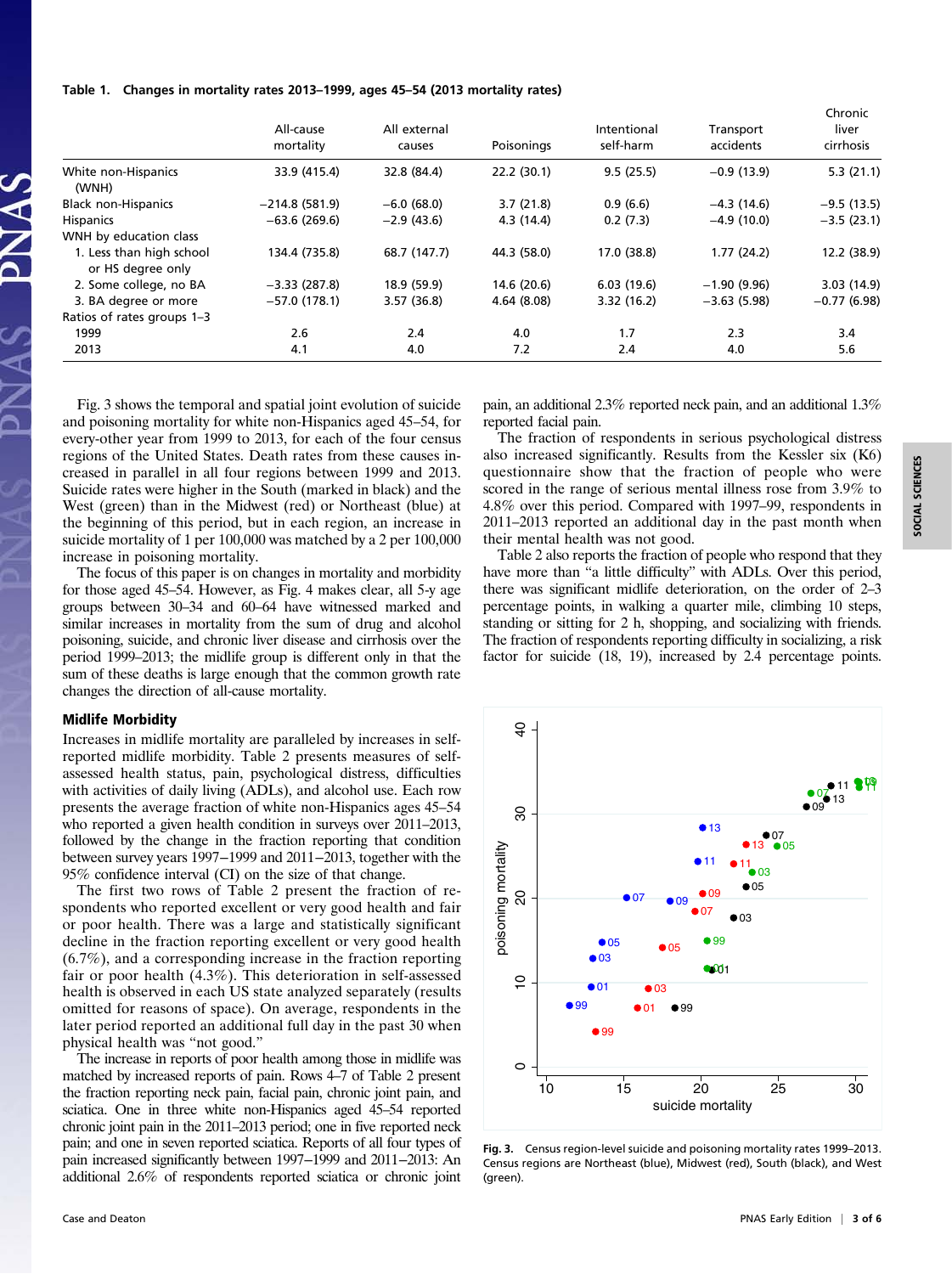

Fig. 4. Mortality by poisoning, suicide, chronic liver disease, and cirrhosis, white non-Hispanics by 5-y age group.

Respondents reporting that their activities are limited by physical or mental health increased by 3.2 percentage points. The fraction reporting being unable to work doubled for white non-Hispanics aged 45–54 in this 15-y period.

Increasing obesity played only a part in this deterioration of midlife self-assessed health, mental health, reported pain, and difficulties with ADLs. Respondents with body mass indices above 30 reported greater morbidity along all of these dimensions. However, deterioration in midlife morbidity occurred for both obese and nonobese respondents, and increased prevalence of obesity accounts for only a small fraction of the overall deterioration.

Risk for heavy drinking—more than one (two) drinks daily for women (men)—also increased significantly. Blood tests show increases in the fraction of participants with elevated levels of aspartate aminotransferase (AST) and alanine aminotransferase (ALT) enzymes, indicators for potential inflammation of, or damage to, the liver. Nonalcoholic fatty liver disease can also elevate AST and ALT enzymes; for this reason, we show the fractions with elevated enzymes among all respondents, and separately for nonobese respondents (those with body mass index  $<$  30).

As was true in comparisons of mortality rate changes, where midlife groups fared worse than the elderly, most of these morbidity indicators either held constant or improved among older populations over this period. With the exception of neck pain and facial pain, and enzyme test results (for which census region markers are not available), the temporal evolution of each morbidity marker presented in Table 2 is significantly associated with the temporal evolution of suicide and poisonings within census region. (*[Supporting Information](http://www.pnas.org/lookup/suppl/doi:10.1073/pnas.1518393112/-/DCSupplemental/pnas.201518393SI.pdf?targetid=nameddest=STXT)* provides details.)

#### Discussion

The increase in midlife morbidity and mortality among US white non-Hispanics is only partly understood. The increased availability of opioid prescriptions for pain that began in the late 1990s has been widely noted, as has the associated mortality (14, 20–22). The CDC estimates that for each prescription painkiller death in 2008, there were 10 treatment admissions for abuse, 32 emergency

The epidemic of pain which the opioids were designed to treat is real enough, although the data here cannot establish whether the increase in opioid use or the increase in pain came first. Both increased rapidly after the mid-1990s. Pain prevalence might have been even higher without the drugs, although long-term opioid use may exacerbate pain for some (26), and consensus on the effectiveness and risks of long-term opioid use has been hampered by lack of research evidence (27). Pain is also a risk factor for suicide (28). Increased alcohol abuse and suicides are likely symptoms of the same underlying epidemic (18, 19, 29), and have increased alongside it, both temporally and spatially.

Although the epidemic of pain, suicide, and drug overdoses preceded the financial crisis, ties to economic insecurity are possible. After the productivity slowdown in the early 1970s, and with widening income inequality, many of the baby-boom generation are the first to find, in midlife, that they will not be better off than were their parents. Growth in real median earnings has been slow for this group, especially those with only a high school education. However, the productivity slowdown is common to many rich countries, some of which have seen even slower growth in median earnings than the United States, yet none have had the same mortality experience [\(lanekenworthy.net/shared-prosperity](http://lanekenworthy.net/shared-prosperity) and ref. 30). The United States has moved primarily to defined-contribution pension plans with associated stock market risk, whereas, in Europe, defined-benefit pensions are still the norm. Future financial insecurity may weigh more heavily on US workers, if they perceive stock market risk harder to manage than earnings risk, or if they have contributed inadequately to defined-contribution plans (31).

Our findings may also help us understand recent large increases in Americans on disability. The growth in Social Security Disability Insurance in this age group (32) is not quite the near-doubling shown in Table 2 for the Behavioral Risk Factor Surveillance System (BRFSS) measure of work limitation, but the scale is similar in levels and trends. This has been interpreted as a response to the generosity of payments (33), but careful work based on Social Security records shows that most of the increase can be attributed to compositional effects, with the remainder falling in the category of (hard to ascertain) increases in musculoskeletal and mental health disabilities (34); our morbidity results suggest that disability from these causes has indeed increased. Increased morbidity may also explain some of the recent otherwise puzzling decrease in labor force participation in the United States, particularly among women (35).

The mortality reversal observed in this period bears a resemblance to the mortality decline slowdown in the United States during the height of the AIDS epidemic, which took the lives of 650,000 Americans (1981 to mid-2015). A combination of behavioral change and drug therapy brought the US AIDS epidemic under control; age-adjusted deaths per 100,000 fell from 10.2 in 1990 to 2.1 in 2013 (12). However, public awareness of the enormity of the AIDS crisis was far greater than for the epidemic described here.

A serious concern is that those currently in midlife will age into Medicare in worse health than the currently elderly. This is not automatic; if the epidemic is brought under control, its survivors may have a healthy old age. However, addictions are hard to treat and pain is hard to control, so those currently in midlife may be a "lost generation" (36) whose future is less bright than those who preceded them.

#### Materials and Methods

Mortality Data. We assembled data on all-cause and cause-specific mortality from the CDC Wonder Compressed and Detailed Mortality files as well as from individual death records from 1989 to 2013. For population by ethnicity and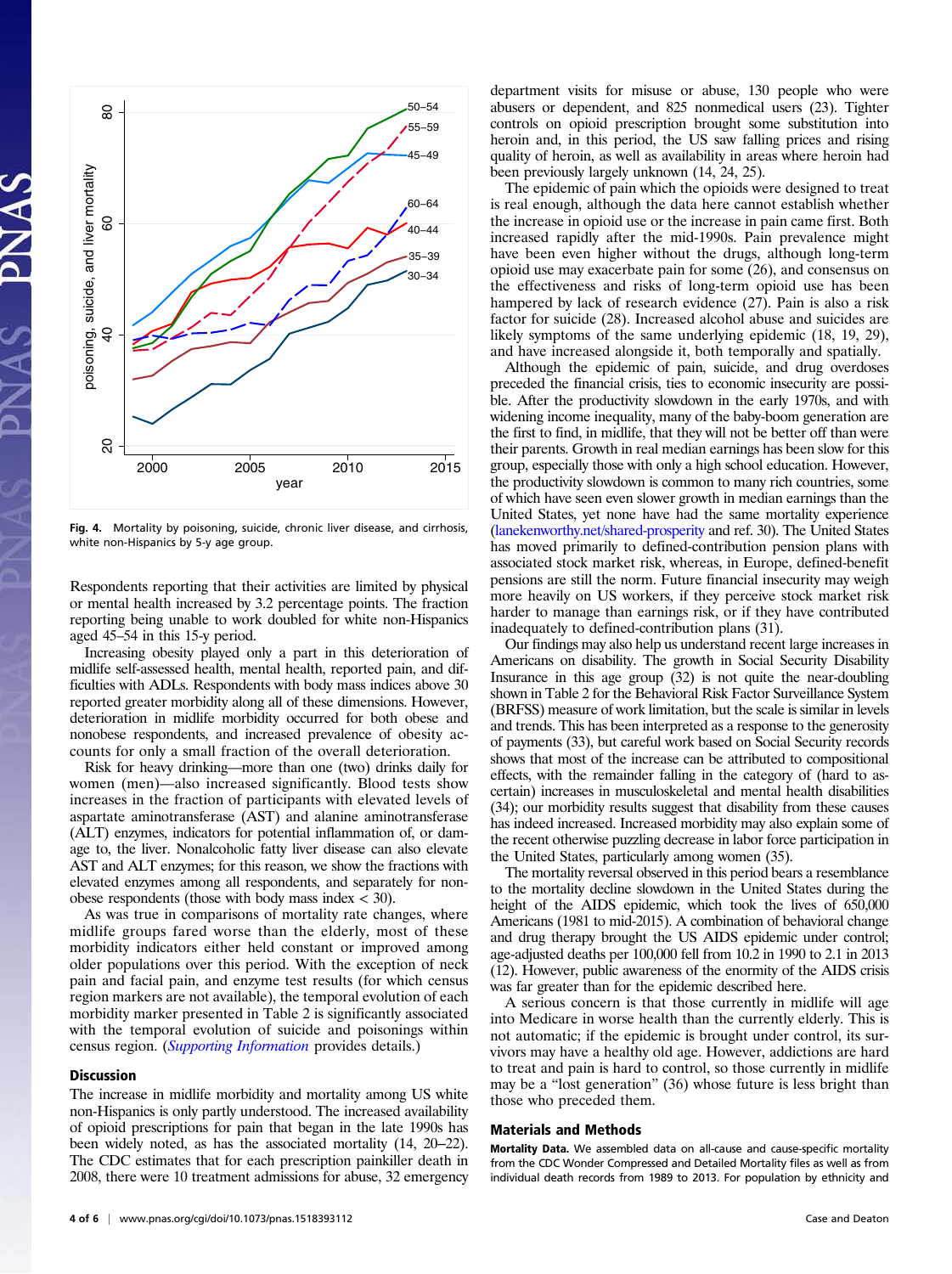|  |  |  |  | Table 2. Changes in morbidity, white non-Hispanics 45-54 |  |
|--|--|--|--|----------------------------------------------------------|--|
|--|--|--|--|----------------------------------------------------------|--|

|                                              | Mean 2011-2013 | △ 1997-1999 | 95% CI of change   |
|----------------------------------------------|----------------|-------------|--------------------|
| Physical health                              |                |             |                    |
| Excellent/Very Good*                         | 0.559          | $-0.067$    | $[-0.070, -0.063]$ |
| Fair/Poor*                                   | 0.159          | 0.043       | [0.040, 0.046]     |
| Days physical health was not good*           | 4.21           | 1.18        | [1.11, 1.24]       |
| Neck pain <sup>†</sup>                       | 0.211          | 0.023       | [0.012, 0.033]     |
| Facial pain <sup>+</sup>                     | 0.068          | 0.013       | [0.007, 0.019]     |
| Chronic joint pain <sup>#</sup>              | 0.347          | 0.026       | [0.012, 0.040]     |
| Sciatica <sup>†</sup>                        | 0.140          | 0.026       | [0.018, 0.035]     |
| Mental health                                |                |             |                    |
| Kessler 6-score $\geq 13^{\dagger}$          | 0.048          | 0.009       | [0.004, 0.015]     |
| Days mental health was not good*             | 4.16           | 1.06        | [1.00, 1.12]       |
| ADLs, difficulty                             |                |             |                    |
| Walking <sup>†</sup>                         | 0.124          | 0.029       | [0.020, 0.037]     |
| Climbing stairs <sup>†</sup>                 | 0.085          | 0.016       | [0.009, 0.023]     |
| Standing <sup>†</sup>                        | 0.150          | 0.025       | [0.016, 0.034]     |
| Sitting <sup>†</sup>                         | 0.099          | 0.016       | [0.009, 0.024]     |
| Shopping <sup>+</sup>                        | 0.088          | 0.022       | [0.015, 0.029]     |
| Socializing <sup>+</sup>                     | 0.087          | 0.024       | [0.017, 0.031]     |
| Activities limited by physical or mental     | 0.244          | 0.032       | [0.028, 0.035]     |
| health <sup>§</sup>                          |                |             |                    |
| Unable to work*                              | 0.092          | 0.045       | [0.043, 0.047]     |
| Alcohol consumption                          |                |             |                    |
| At risk for heavy drinking <sup>§</sup>      | 0.074          | 0.017       | [0.015, 0.018]     |
| $AST$ > normal range <sup>¶</sup>            | 0.058          | 0.035       | [0.014, 0.055]     |
| $ALT >$ normal range <sup>¶</sup>            | 0.072          | 0.022       | $[-0.003, 0.047]$  |
| AST > normal range (BMI $<$ 30) <sup>1</sup> | 0.052          | 0.035       | [0.011, 0.058]     |
| ALT > normal range (BMI $<$ 30) <sup>¶</sup> | 0.052          | 0.026       | [0.001, 0.052]     |

\*BRFSS 1997–1999 and 2011–2013. †  $*$ NHIS 1997–1999 and 2011–2013. NHIS 2002–2003 and 2011–2013. § BRFSS 2001–2003 and 2011–2013.

{ NHANES 1999–2002 and 2009–2012.

educational status, we extracted data from American Community Surveys and, before 2000, from Current Population Surveys. International data on mortality were taken from the Human Mortality Database [www.mortality.org;](http://www.mortality.org/) these are not separated by race and ethnicity. Specific causes of death are constructed for 1999–2013 using International Statistical Classification of Diseases and Related Health Problems 10<sup>th</sup> Revision (ICD10) codes: alcoholic liver diseases and cirrhosis (ICD10 K70, K73-74), suicide (X60-84, Y87.0), and poisonings (X40-45, Y10-15, Y45, 47, 49). Poisonings are accidental and intent-undetermined deaths from alcohol poisoning and overdoses of prescription and illegal drugs.

Morbidity Data. Data are drawn from multiple years of publicly available US national surveys: the National Health Interview Surveys (NHIS, 1997–2013) [www.cdc.gov/nchs/nhis.htm](http://www.cdc.gov/nchs/nhis.htm), BRFSS (1997–2013) [www.cdc.gov/brfss/index.](http://www.cdc.gov/brfss/index.html) [html,](http://www.cdc.gov/brfss/index.html) and the National Health and Nutrition Examination Surveys (NHANES, 1999–2011) [www.cdc.gov/nchs/nhanes.htm.](http://www.cdc.gov/nchs/nhanes.htm) Details on morbidity variable coding are provided in [Supporting Information](http://www.pnas.org/lookup/suppl/doi:10.1073/pnas.1518393112/-/DCSupplemental/pnas.201518393SI.pdf?targetid=nameddest=STXT).

Methods. Mortality rates are presented as deaths per 100,000. These are not age-adjusted within the 10-y 45–54 age group. Information on education

- 1. Cutler DM, Deaton A, Lleras-Muney A (2006) The determinants of mortality. J Econ Perspect 20(3):97–120.
- 2. Deaton A (2013) The Great Escape: Health, Wealth, and the Origins of Inequality (Princeton Univ Press, Princeton).
- 3. Lee RD, Carter LR (1992) Modeling and forecasting U.S. mortality. J Am Stat Assoc 87(419):659–671.
- 4. Ford ES, et al. (2007) Explaining the decrease in U.S. deaths from coronary disease, 1980−2000. N Engl J Med 356(23):2388–2398.
- 5. Cutler DM (2005) Your Money or Your Life: Strong Medicine for America's Health Care System (Oxford Univ Press, New York).
- 6. Manton KG, Gu X (2001) Changes in the prevalence of chronic disability in the United States black and nonblack population above age 65 from 1982 to 1999. Proc Natl Acad Sci USA 98(11):6354–6359.
- 7. Cutler DM (2001) The reduction in disability among the elderly. Proc Natl Acad Sci USA 98(12):6546–6547.

was missing for ∼5% of death records from 1999 to 2013 for white non-Hispanics aged 45–54. For all-cause mortality, deaths with missing education information were assigned an education category based on the distribution of education for deaths with education information, by sex and year (37). For cause-specific mortality, education was assigned based on sex, year, and cause of death.

All morbidity averages are calculated using survey-provided population sampling weights, and are presented without further statistical adjustments. We use 3 y of data to calculate averages (1997−1999 and 2011–2013), to ensure the means reported are not an aberration in any one year. Exceptions are noted.

ACKNOWLEDGMENTS. We thank David Cutler, Jonathan Skinner, and David Weir for helpful comments and discussions. A.C. acknowledges support from the National Institute on Aging under Grant P30 AG024361. A.D. acknowledges funding support from the National Institute on Aging through the National Bureau of Economic Research (Grants 5R01AG040629-02 and P01AG05842-14) and through Princeton's Roybal Center for Translational Research on Aging (Grant P30 AG024928).

- 8. Freedman VA, Schoeni RF, Martin LG, Cornman JC (2007) Chronic conditions and the decline in late-life disability. Demography 44(3):459–477.
- 9. Schoeni RF, Freedman VA, Martin LG (2008) Why is late-life disability declining? Milbank Q 86(1):47–89.
- 10. Martin LG, Freedman VA, Schoeni RF, Andreski PM (2009) Health and functioning among baby boomers approaching 60. J Gerontol B Psychol Sci Soc Sci 64(3): 369–377.
- 11. Paez KA, Zhao L, Hwang W (2009) Rising out-of-pocket spending for chronic conditions: A ten-year trend. Health Aff (Millwood) 28(1):15–25.
- 12. National Center for Health Statistics (2015) Health, United States, 2014: With Special Feature on Adults Aged 55−64 (U.S. Gov Printing Off, Washington, DC).
- 13. Preston SH (1970) An international comparison of excessive adult mortality. Popul Stud (Camb) 24(1):5–20.
- 14. Okie S (2010) A flood of opioids, a rising tide of deaths. N Engl J Med 363(21): 1981–1985.